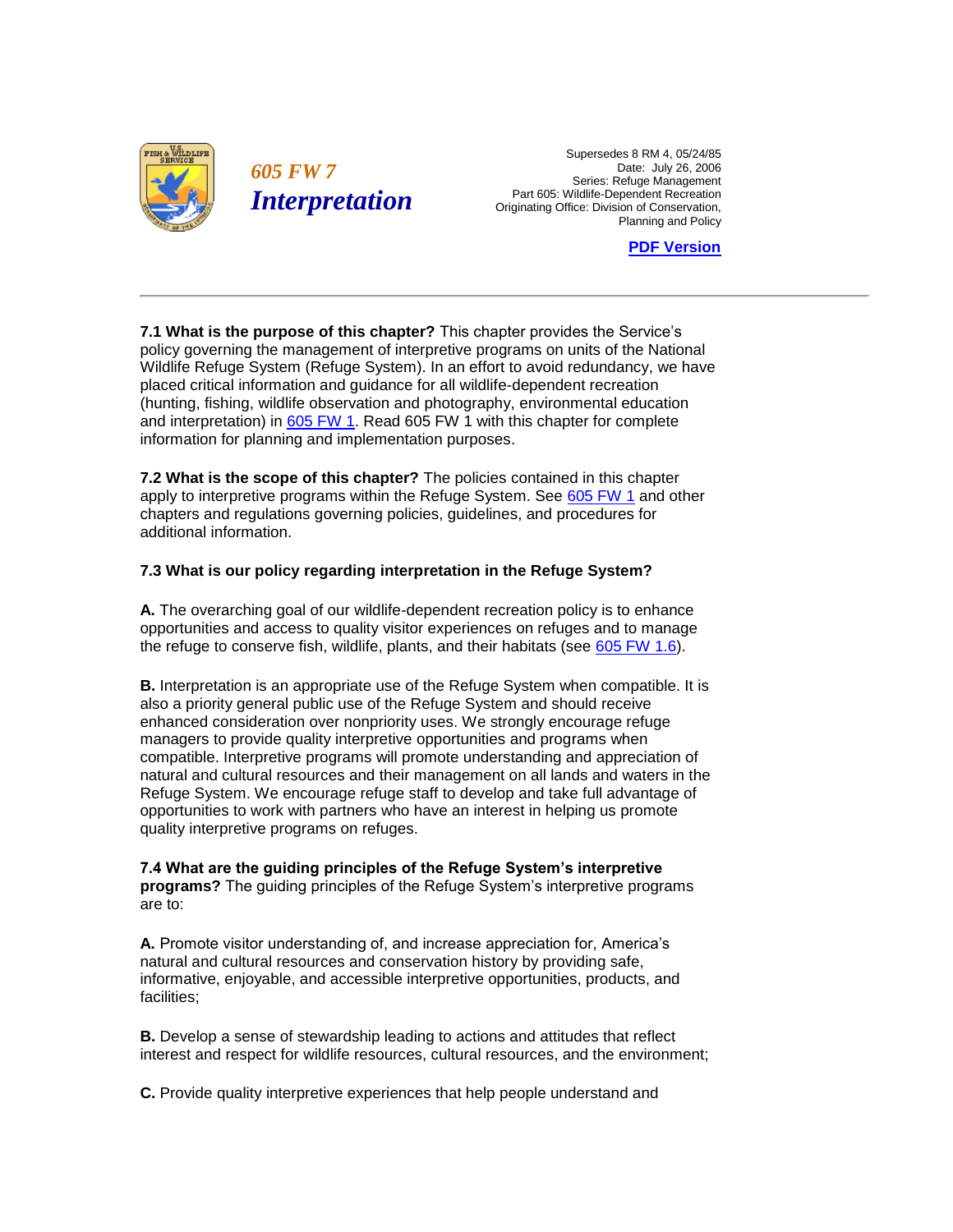appreciate the individual refuge and its role in the Refuge System;

**D.** Provide opportunities for quality recreational and interpretive experiences consistent with criteria describing quality found in [605 FW 1.6;](http://www.fws.gov/policy/605fw1.html)

**E.** Assist refuge staff, volunteers, and community support groups in attaining knowledge, skills, and abilities in support of interpretation; and

**F.** Minimize conflicts with visitors participating in other compatible wildlife-dependent recreational activities.

**7.5 What authorities allow us to support interpretation in the Refuge System?**  See [605 FW 1.3](http://www.fws.gov/policy/605fw1.html) for laws and Executive orders that govern interpretation in the Refuge System.

## **7.6 What do these terms mean?**

**A. Interpretation.** A communication process that forges emotional and intellectual connections between the audience and the resource.

**B. Interpretive Objectives.** Desired, measurable outcomes of an interpretive program.

**C. Interpretive Programs.** Activities, talks, publications, audio-visual media, signs, and exhibits that convey key natural and cultural resource messages to visitors.

 **D. Interpretive Theme Statements.** Tools that cohesively develop an idea or ideas. Interpretive theme statements express meaning, link a tangible resource to its intangible meanings, and organize interpretive programs. An example of an interpretive theme statement is: "Human interaction with wildlife not only affords opportunities for personal exploration and understanding, but also fundamental research that improves the management of wildlife and their habitat."

**7.7 What is the role of interpretation?** As one of the six wildlife-dependent recreational uses of the Refuge System, interpretation provides opportunities for visitors to make their own connections to the resource. By providing opportunities to connect to the resource, interpretation provokes participation in resource stewardship. It helps refuge visitors understand their relationships to, and impacts on, those resources.

## **7.8 Why should we include interpretive planning in a visitor services plan (VSP)?** We are involved in interpretive planning for the following reasons:

 interpretive programs. Planning can also help set field station and funding priorities **A.** Interpretive planning helps focus staff time, funding, and other resources on primary interpretive theme statements and provides focus and direction to and help identify partnership opportunities.

**B.** When we develop VSPs, they become the basis for the development of future programs and services. New activities should always relate to and support the interpretive theme statements developed in the refuge VSP.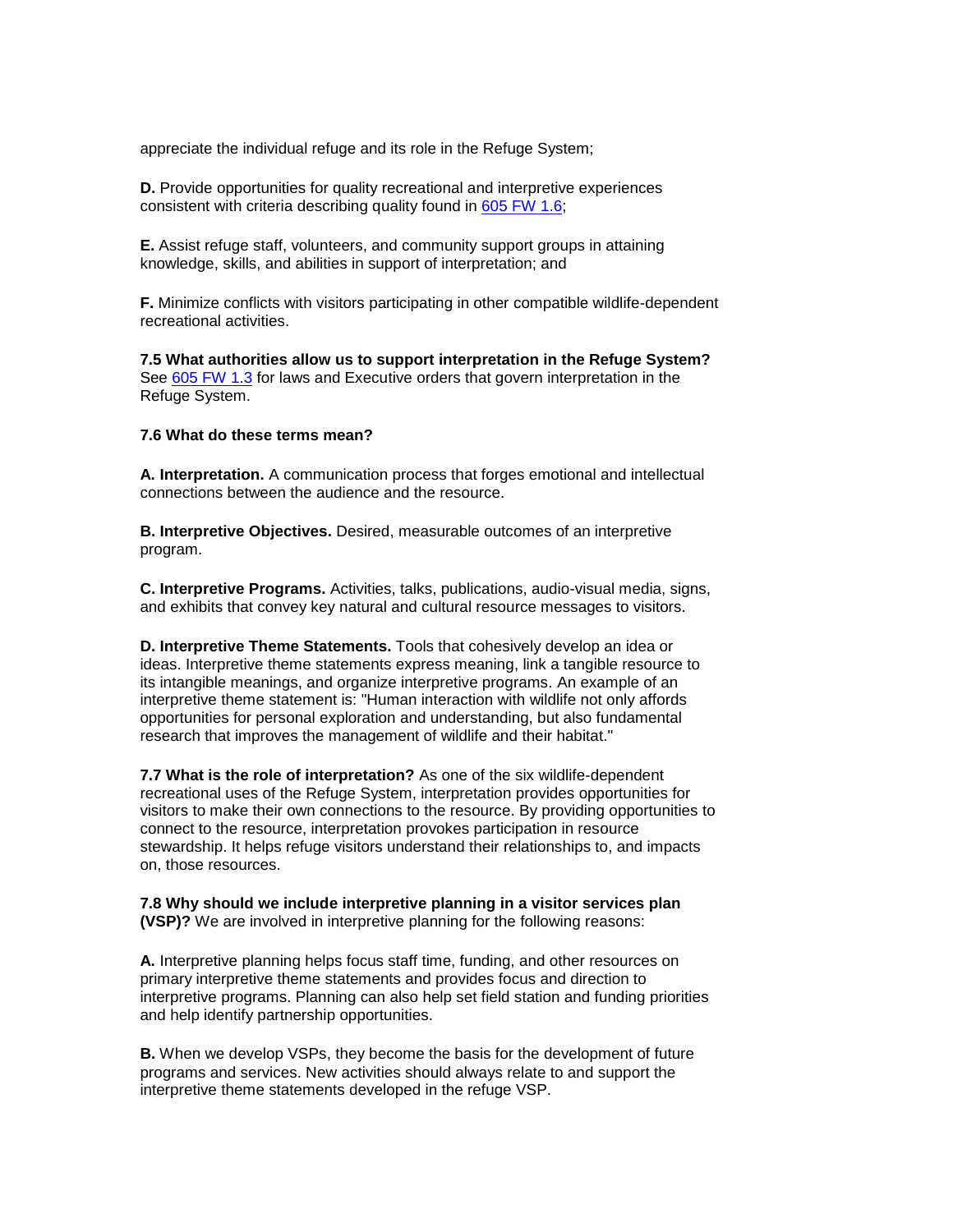**7.9 What are the standards and requirements for interpretive programs?** When we develop interpretive programs, we use the following:

that reflect principles of interpretation in the **Service's Interpretative Development A. Principles of Interpretation.** We develop interpretive programs and products [Model.](http://training.fws.gov/deo/) Our interpretive programs link the resources of the Refuge System and the specific refuge with the concepts and values visitors bring to our sites. Through interpretation, we strive to:

 **(1)** Relate what is being displayed or described to something within the personality or experience of the visitor. Interpretation helps provide meaningful context.

**(2)** Reveal key themes and concepts to visitors based on information. Information, as such, is not interpretation. However, all interpretation includes information.

**(3)** Inspire and develop curiosity, not just instruct.

 **(4)** Relate enough of the story to introduce concepts and ideas and pique visitor interest, discussion, and investigation so that visitors will develop their own conclusions.

**(5)** Organize activities around theme statements.

 can be effective resource management tools. For many visitors, taking part in an interpretive program may be their primary contact with a refuge, the Refuge System, behavior when visiting units of the Refuge System. Interpretive planning and **B. Interpretation as a Management Tool.** Well-designed interpretive programs and the Service. It is their chance to find out about refuge resource management objectives and could be their first contact with conservation and wildlife. Through these contacts, we have the opportunity to influence visitor attitudes about natural resources, refuges, the Refuge System, and the Service and to influence visitor subsequent activities and products can:

 understand natural and cultural resource management and our fish and wildlife **(1)** Provide opportunities for visitors to become interested in, learn about, and conservation history;

**(2)** Help visitors understand their role within the natural world;

 **(3)** Communicate rules and regulations to visitors, thereby promoting understanding and compliance to solve or prevent potential management problems;

**(4)** Help us make management decisions and build visitor support by providing insight into management practices; and

**(5)** Help visitors enjoy quality wildlife experiences on the refuge.

**C. Why We Should Make Interpretation Accessible.** Meeting accessibility requirements gives us the opportunity to provide better interpretive programs for everyone. Creating programs that are easily read and understood, developing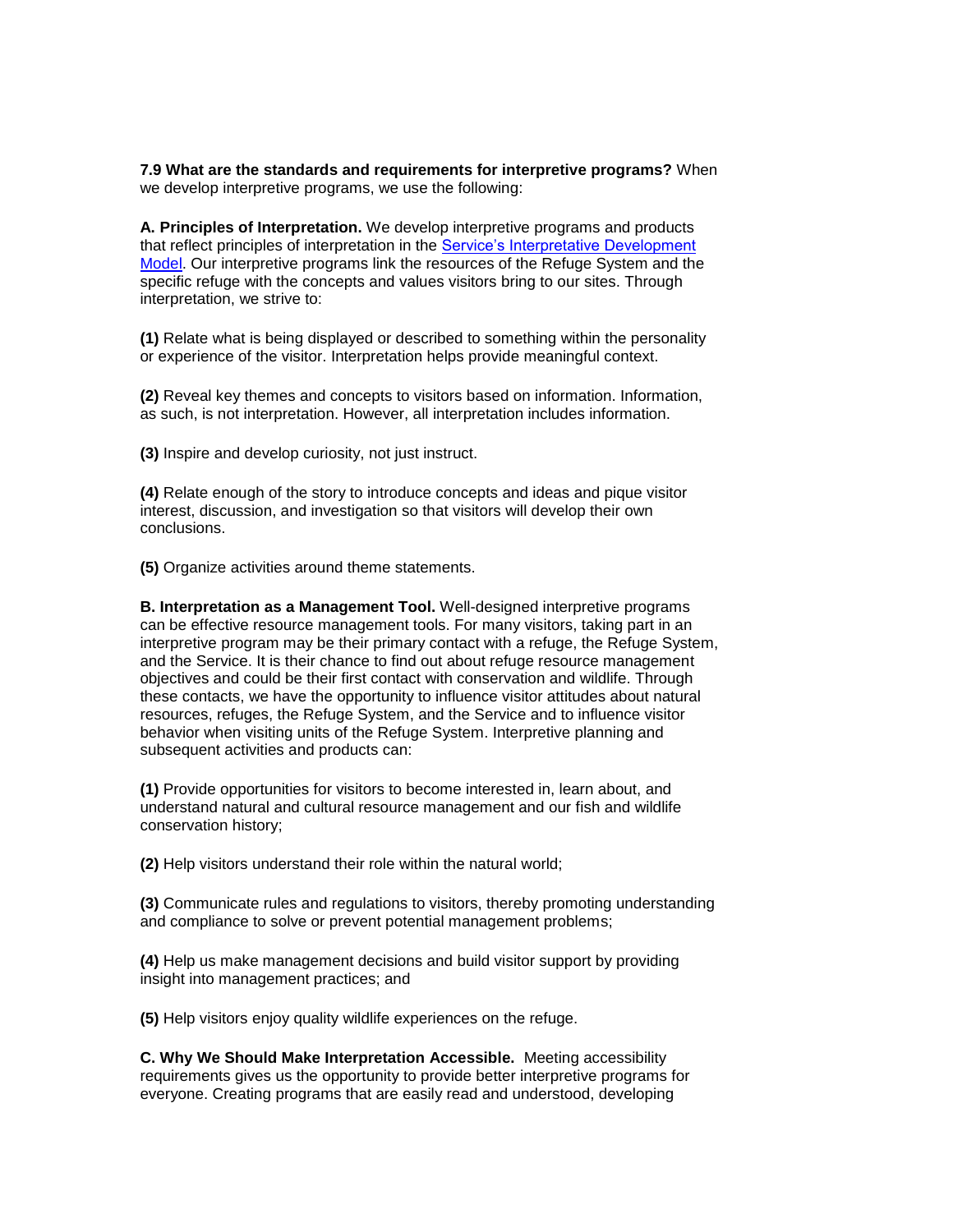facilities that are accessible to all people, and providing exhibits that contain audio or tactile elements can benefit everyone through multiple paths to learning.

 activities: self-guided and personal services. Self-guided interpretation includes **7.10 What delivery methods do we use for interpretive activities?** We provide a variety of interpretive programs and opportunities that appeal to a broad spectrum of interests and learning styles. There are two broad categories of interpretive publications, signs, exhibits, and audio-visual media. Personal service includes activities such as guided talks and tours, group presentations, and special events. We strive for:

**A.** Quality, self-guided services, because they reach a larger audience, are more readily available, and visitors can use them at their own pace;

**B.** Quality personal contact to initiate discussion and answer questions; and

**C.** A variety of interpretive experiences that appeal to varying audiences, visitor interests, and learning styles.

**7.11 What guidelines do we use for effective interpretation?** We will develop interpretive programs and products that reflect the principles of interpretation set forth in the Service's Interpretive Development Model. Following are interpretive media available to us:

**A.** Self-guided products designed for the site and audience. The Regional visitor services chief and program coordinators can assist with planning, design, and contracting for production of self-guided products.

 and duplication. Regional printing coordinators must approve requests to use a **B.** Brochures and publications that we design following the Service Graphic Standards for Publications. The Government Printing Office (GPO) does our printing commercial source instead of GPO.

## **7.12 How do we evaluate our interpretive programs?**

**A.** We evaluate interpretive programs to measure their effectiveness. Evaluations should be performed regularly and should measure both the quality of the resource experience and the effects of the activity on refuge resources. This will help us determine if we use program resources (including funding and staffing) effectively. When we are developing a program, we use evaluation measures that focus on desired results and involve techniques that improve outcomes. At the end of an interpretive project or program, we evaluate final outcomes and determine if we met program and participant objectives. We must tie our evaluations to Service priorities, objectives, funding, and staffing.

 measure our effectiveness in interpreting the refuge's resources. A wide variety of evaluation tools exist, from asking visitors how they rate their interpretive visitor-oriented survey to evaluate the visitor's experience, he or she must follow **B.** Evaluations should be a part of visitor use field station reviews, and they should experience to distributing an approved customer satisfaction survey. If more detailed information is needed, a refuge may contract with a university or private company to conduct a formal survey. If a refuge manager decides to create a new